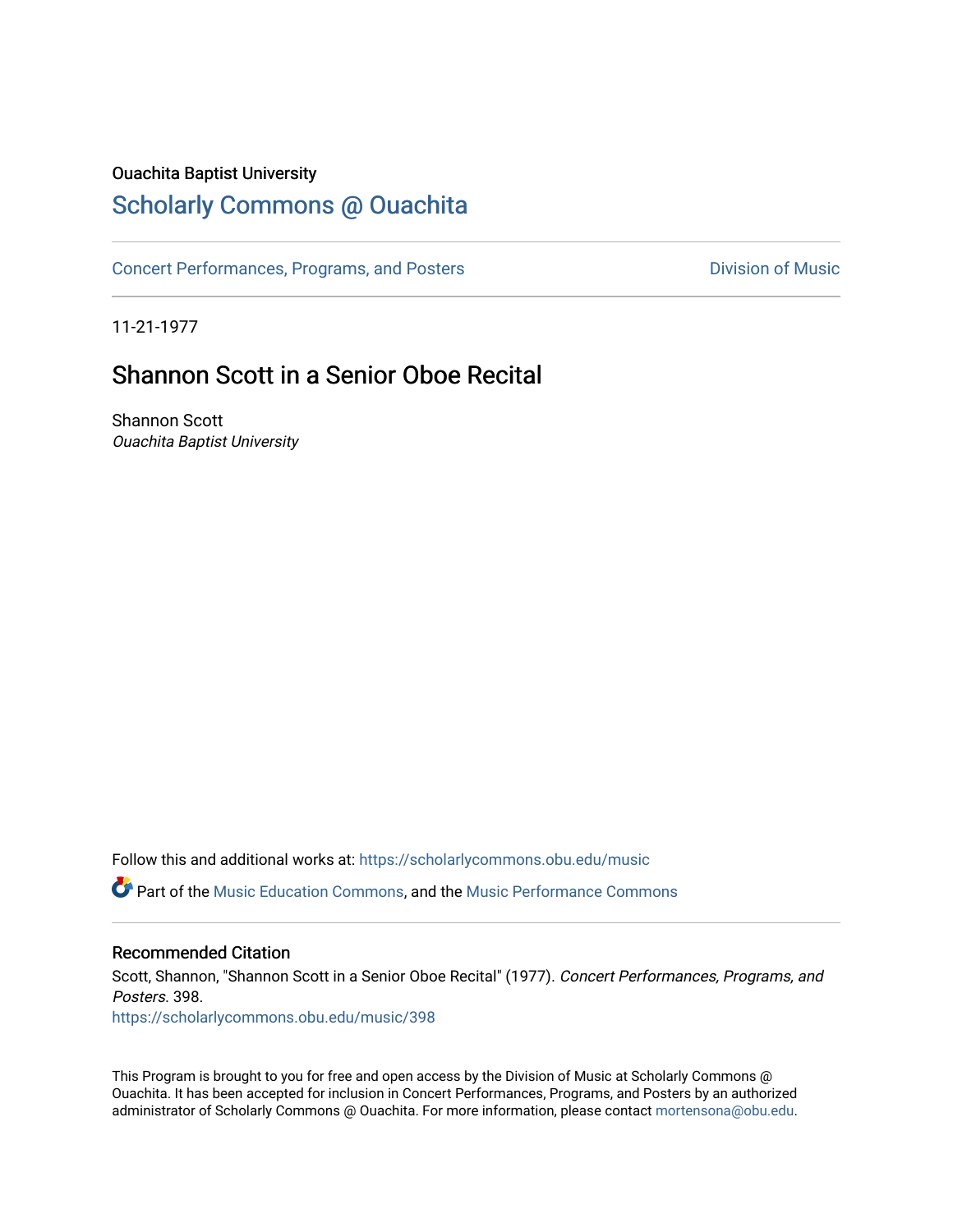# OUACHITA BAPTIST UNIVERSITY School of Music

*presents* 

## *SHANNON SCOTT*  Senior Oboe Recital

*assisted by* 

*Glenda Aldridge, piano* 

*and* 

*Candice Burton, violin Helen Lyon, viola Alex Nisbet, violinceUo Ralph Rauch, flute* 

> NOVEMBER 21, 1977 5:00p.m. MABEE FINE ARTS CENTER RECITAL HALL